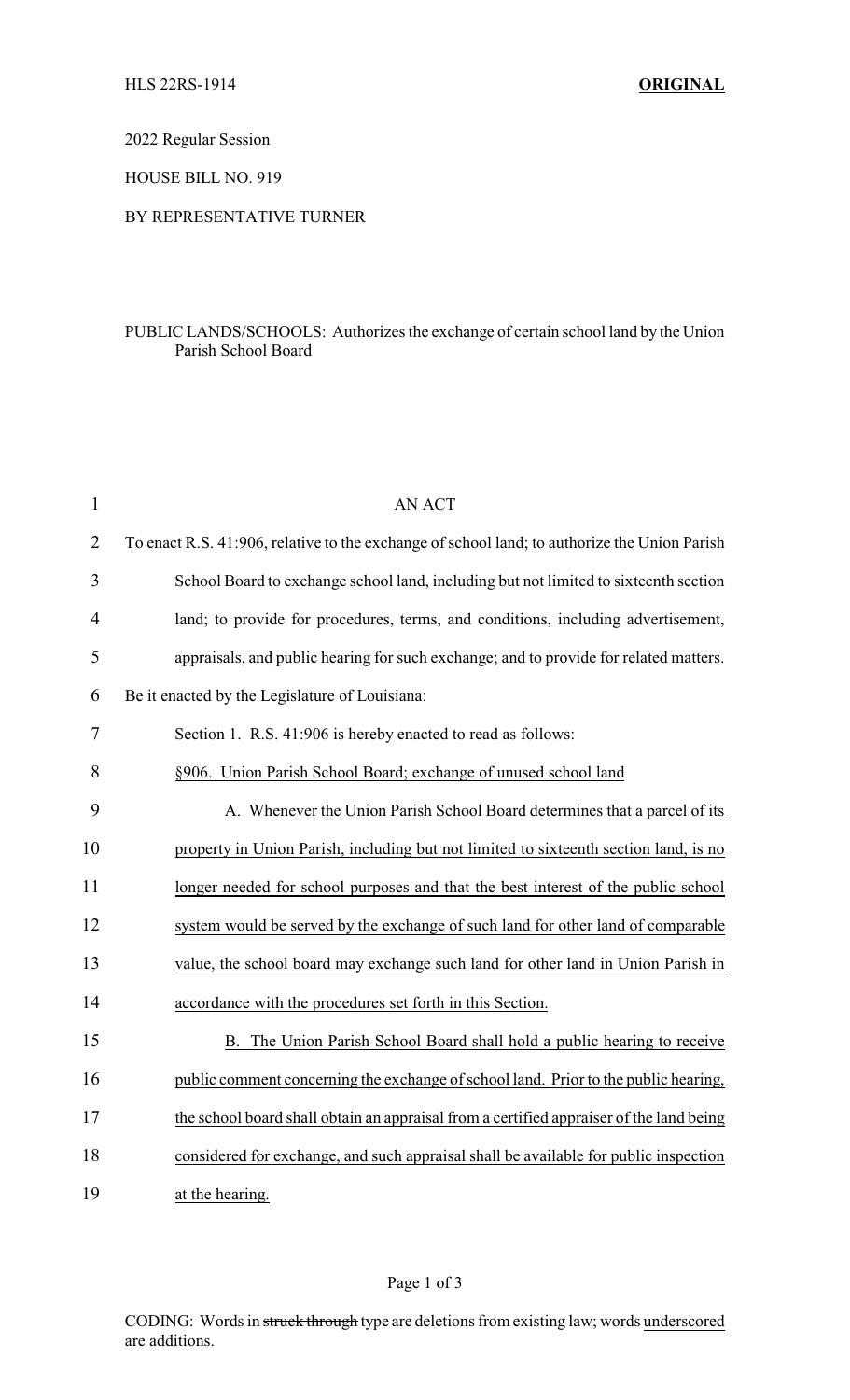| $\mathbf{1}$   | C. The school board shall provide notice of the public hearing and notice of              |
|----------------|-------------------------------------------------------------------------------------------|
| $\overline{2}$ | its intent to consider the exchange of land as well as a brief description of both        |
| 3              | parcels of land by advertisement in the official journal of Union Parish on at least      |
| 4              | three separate days at least thirty days prior to the date on which the hearing is held.  |
| 5              | D. After such hearing and after giving due consideration to any public                    |
| 6              | comment, the school board may, at a regularly scheduled meeting, authorize the            |
| $\overline{7}$ | exchange of land provided that a majority of the elected membership of the school         |
| 8              | board determines that the exchange is for a valid purpose, is in the best interest of the |
| 9              | school board, and that the lands to be exchanged are of comparable value.                 |
| 10             | E. The powers and rights conferred by this Section shall be in addition to the            |
| 11             | powers and rights conferred by any other general or special law. This Section does        |
| 12             | and shall be construed to provide a complete and additional method for the exchange       |
| 13             | of unused school land, including but not limited to sixteenth section land, by the        |
| 14             | school board. No proceeding, notice, or approval shall be required for the exchange       |
| 15             | of unused school land by the school board, except as provided in this Section. The        |
| 16             | provisions of this Section shall be liberally construed for the accomplishment of its     |
| 17             | purposes.                                                                                 |
|                |                                                                                           |

## DIGEST

The digest printed below was prepared by House Legislative Services. It constitutes no part of the legislative instrument. The keyword, one-liner, abstract, and digest do not constitute part of the law or proof or indicia of legislative intent. [R.S. 1:13(B) and 24:177(E)]

HB 919 Original 2022 Regular Session Turner

**Abstract:** Authorizes the Union Parish School Board to exchange unused school land and provides for procedures and conditions.

Proposed law authorizes the Union Parish School Board to exchange unused school land, including sixteenth section land, for other land in Union Parish in accordance with proposed law procedures and conditions.

Proposed law requires:

- (1) Public hearing and notice of such hearing.
- (2) Appraisal of land being considered for exchange.
- (3) A vote of a majority of the elected membership of the school board at a regularly scheduled hearing to authorize an exchange of land and determine the exchange of